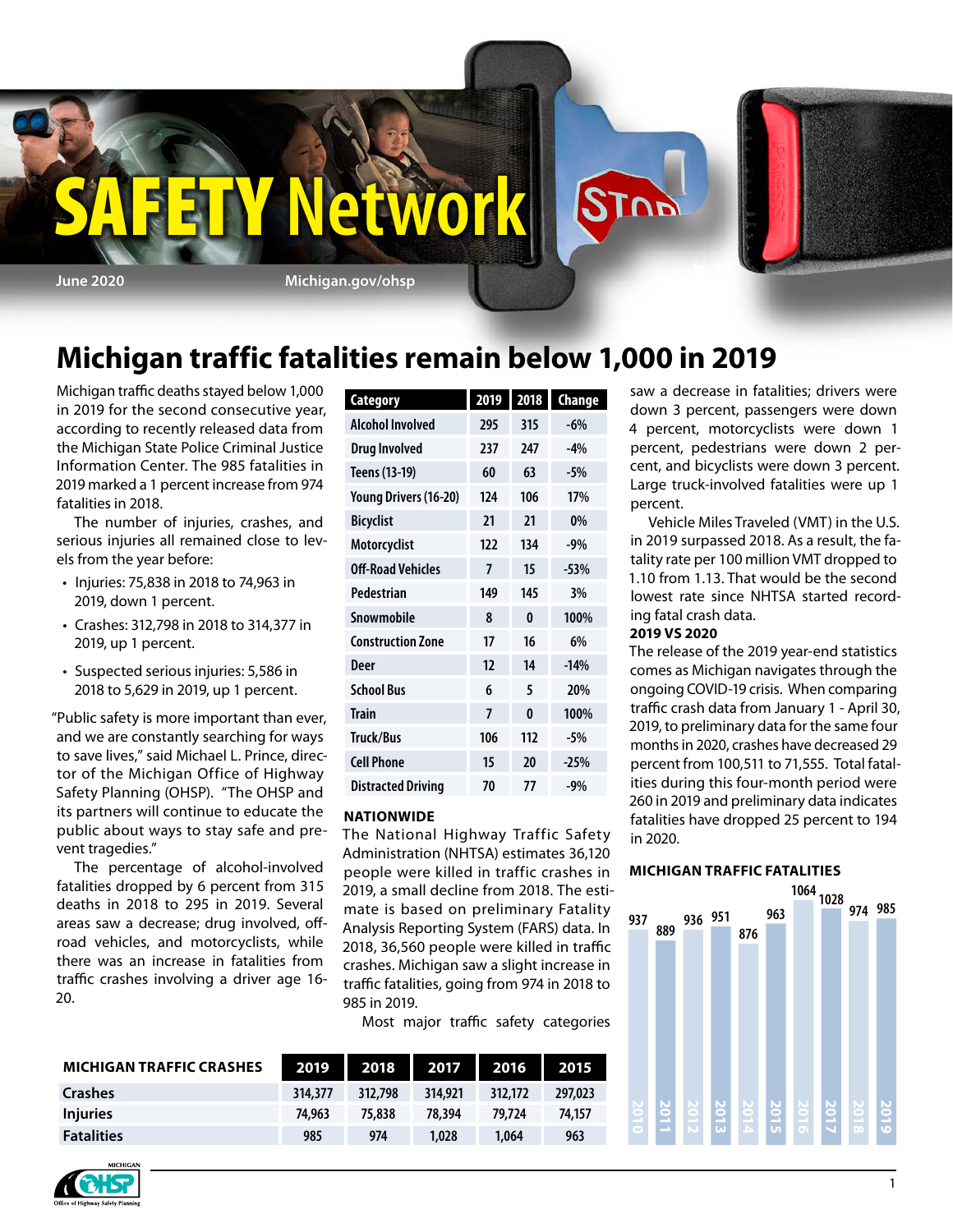**June 2020** Michigan.gov/ohsp

# SAFETY **Network**





www.Michigan.gov/StayInYourCar

## **Motorists urged to stay in their vehicle after crash**

Crash data from 2014-2018 shows that approximately 10 percent of all pedestrian-related traffic crash fatalities involved a roadside emergency. A motorist involved in a crash who gets out of their car and is then hit and killed is classified as a pedestrian. As is someone who runs out of gas and is walking along the highway shoulder to get gas, or someone changing a tire on the side of the road. Generally, the safest thing to do if you are involved in a crash, run out of gas, breakdown or have any other type of roadside emergency is to stay in your car, with your seat belt buckled, and call for help.

More tips on how to react after a roadside emergency can be found at [www.michigan.gov/StayInYourCar.](http://www.michigan.gov/StayInYourCar)

If you are involved in a crash:

#### **STAY IN YOUR CAR.**

- Keep your seat belt buckled.
- Drive your car to the shoulder or next exit safely, if possible. Michigan is a "Clear It or Steer It" state.
- Activate your vehicle's emergency flashers.
- Call 911 or the local police department for help.
- Remember you must report a crash that involves a motor vehicle, causes injury, or causes more than \$1,000 in damages.
- Moving your vehicle to a safe place on the shoulder, nearby exit or parking lot is not leaving the scene of a crash.

#### **IF YOUR VEHICLE IS DISABLED OR OUT OF GAS:**

- Put your vehicle in park.
- Activate your vehicle's emergency flashers.
- Call for roadside assistance, or a friend to bring you some gas.
- Stay in your car with your seat belt buckled while you wait.
- If you get out of the vehicle (to change a tire for example), make sure you and the part of the car you are working on does not face traffic.

#### **IF YOU GET OUT OF YOUR VEHICLE:**

- Stand with your vehicle between you and traffic.
- If walking, wear a reflective vest if possible, and walk against traffic, as far to the side as possible.

#### **MICHIGAN'S MOVE OVER LAW:**

- Motorists are required to slow down and move over for stationary emergency vehicles with their lights activated.
- Slow down to at least 10 mph below the posted speed limit (for example, slow to at least 60 mph in a posted 70 mph area).
- Fully move over into an open lane. If that is not possible due to traffic, weather, or road conditions, slow down at least 10 mph below the posted speed limit and pass with caution.
- The law applies to the following vehicles:
	- Police
	- Fire
	- Rescue
	- Ambulance
	- Road Service (tow trucks and Michigan Department of Transportation courtesy vehicles)
	- Road Maintenance
	- Utility Service
	- Solid Waste Hauler
- Violating the Move Over Law is a civil infraction subject to two points on your driver's license and a fine of \$400.
- If the violation causes the death of a police officer, firefighter, or other emergency responder, the motorist faces up to 15 years in prison and/or a \$7,500 fine.
- If the violation causes an injury to a police officer, firefighter, or other emergency responder, the motorist faces up to 2 years in prison and/or a \$1,000 fine.

#### **IF YOU ARE DRIVING PAST THE SCENE OF A CRASH:**

- Use caution when passing a vehicle parked on the shoulder. If possible, slow down and move over to pass, even if the vehicle looks abandoned.
- Use hands-free calling to call 911 or the local police. Or safely exit the highway or pull into a safe area and park and then call for help.

*Stay Continued on page 2 >*

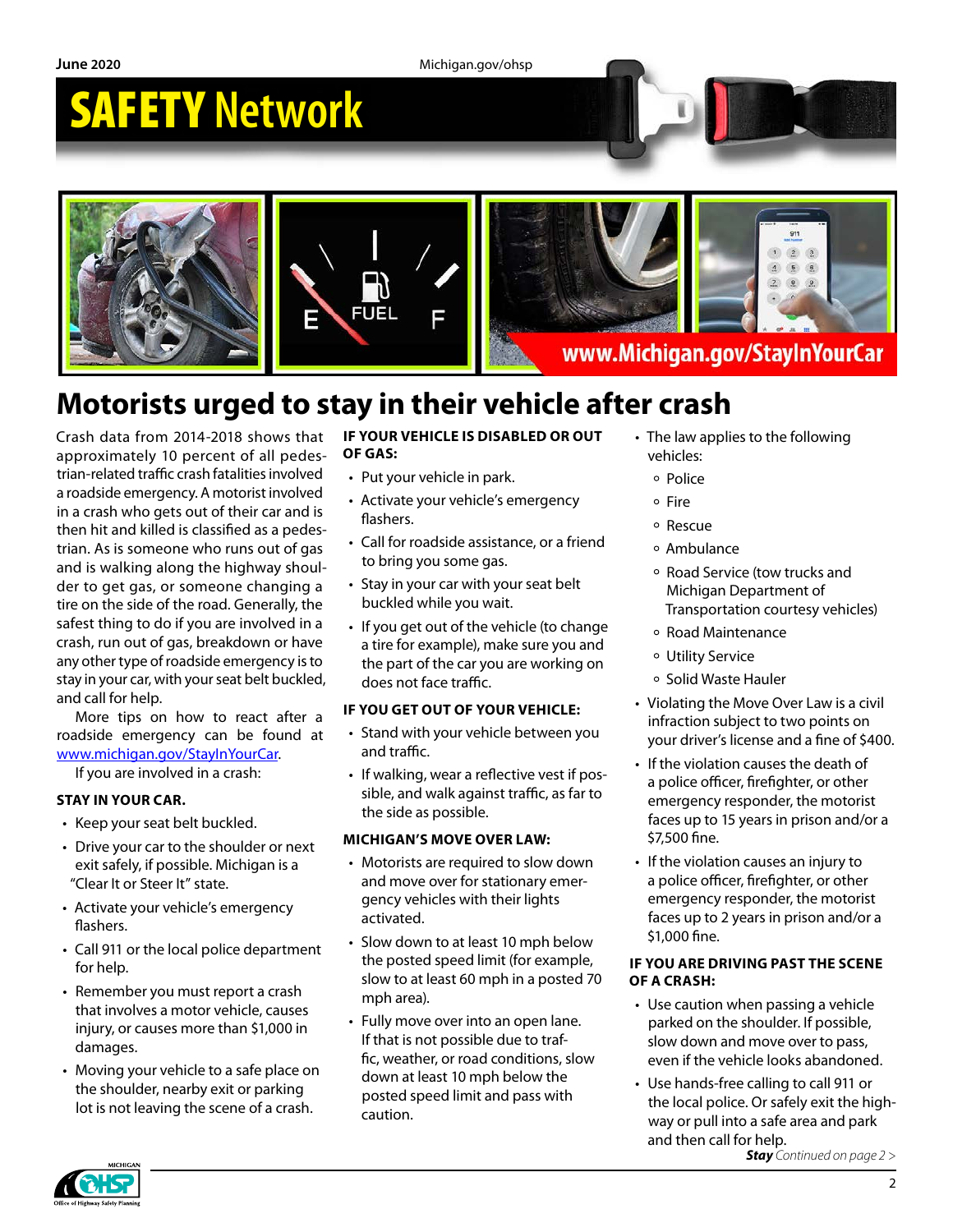## SAFETY **Network**

### **What Michigan's Traffic Safety Resource Prosecutor Program can do for you**

*By Kinga Canike and Ken Stecker*

The Michigan Traffic Safety Resource Prosecutor Program provides valuable resources to line prosecutors who are handling impaired driving and other traffic-safety related cases. It is imperative that prosecutors are familiar with these resources so they can effectively prosecute these cases in court.

Michigan's Traffic Safety Resource Prosecutor Program consists of two training prosecutors and a conference coordinator. Together the three of us make up the Traffic Safety Training Program (TSTP) of the Prosecuting Attorneys Association of Michigan (PAAM). We put together documents and trainings that are specifically aimed at helping prosecutors with all levels of experience in handling anything from your typical Operating While Intoxicated (OWI) case to advanced OWI Causing Death and other vehicular homicide trials.

The documents we create for prosecutors are available in both written and digital format. When we create a document, we will put it out on the TSTP listserv. The listserv is a great way to stay connected with us and other prosecutors around the state who are handling impaired driving cases as well. Our documents are also available on the private side of the Michigan Prosecutor website under the TSTP page. Please refer to this website regularly to check the latest material that has been added for your convenience and easy access. For more information on how to be added to the listserv and to the private side of the Michigan Prosecutor website, please see information at the end of this article.

There are many documents currently available to assist you with handling OWI cases. One of the most requested manuals from the TSTP is the OWI Trial Manual. This manual was written with the rookie OWI prosecutor in mind and is updated

annually. It covers every aspect of an OWI case starting with issues the defense may raise regarding the initial traffic stop to introducing standardized field sobriety evidence to making sure you lay the proper foundation for breath and blood test results. Other topics covered include discovery, prior convictions, and sample voir dire and direct examination questions.

In addition to the OWI Manual, other documents the TSTP offers include the OWI Case Law Summary, the Medical Marijuana Case Law Summary, and the Second Degree Vehicular Homicide Manual. All these resources are available on the Michigan Prosecutor website. In addition, the TSTP publishes on a quarterly basis the Green Light News/Yellow Light Legal Update newsletter. Our goal with this newsletter is to keep you up to date on the most relevant issues affecting traffic safety in our state, as well as case law that affects our OWI prosecutions. We put out the newest edition on our listserv and prior editions can be found on the Michigan Prosecutor website.

Besides these written resources, the TSTP is also available to provide technical assistance to line prosecutors. We can do this in a number of ways including the following: providing you with case law that will assist with handling your specific pre-trial issue, reviewing a police report and giving you our opinion on charging decisions, or strategizing with you about your case, potential issues, and how best to handle them. We can also forward sample motions so you don't have to recreate the wheel and connect you with individuals who may help with your case, such as toxicologists, Drug Recognition Expert (DRE) officers, and Secretary of State court liaisons. As traffic safety resource prosecutors, we have built relationships with these individuals for the purpose of connecting our line prosecutors with the

experts in the field.

We also put on trainings and webinars year-round geared toward prosecutors and law enforcement officers handling OWI investigations. Some of our most popular trainings for prosecutors are Nuts and Bolts of OWI Investigations and Prosecutions, Advanced OWI Prosecution, and Prosecuting the Drugged Driver. Each of these is a one-day training and will help prepare you for your first OWI trial. We also have trainings that deal with crash reconstruction, OWI forfeiture, and using courtroom technology in the courtroom to present your OWI cases. You can always go to the Michigan Prosecutor website and look up the training calendar for more information on upcoming trainings.

The defense expert database is a valuable resource for OWI prosecutors. Over the years we have accumulated many transcripts and other material on defense experts who have testified in our state in OWI cases. We understand that many times new prosecutors are assigned to handle misdemeanor OWI dockets, and that defense attorneys will notify you in the last minute about an expert testifying in one of these cases. The best tool we can provide to help in this situation are prior transcripts for that expert that you can review to help prepare you to

*PAAM Continued on page 4 >*



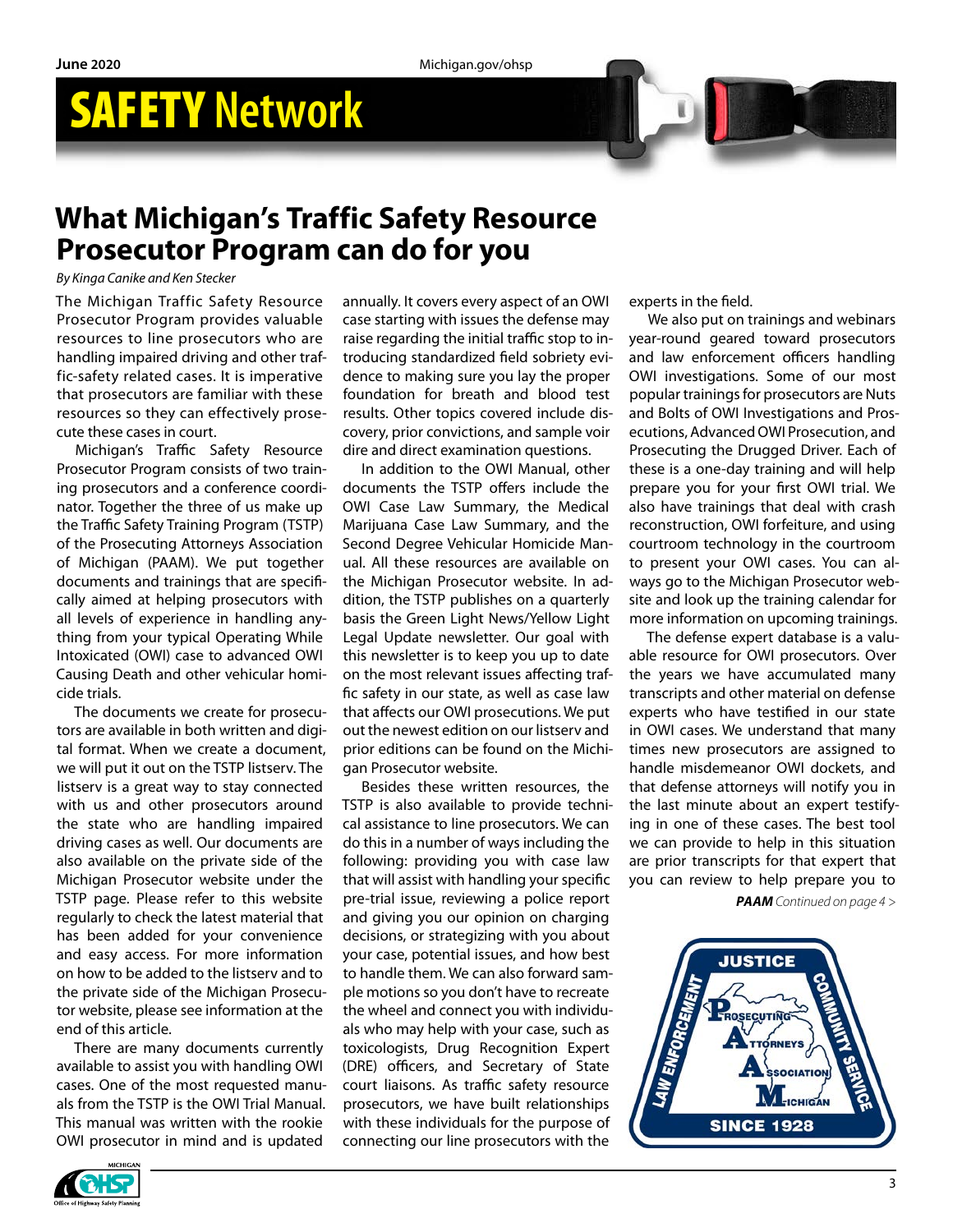## SAFETY **Network**

#### *PAAM Continued from page 3 >*

cross examine him or her. If we do not have a transcript for a particular expert, we can also reach out to traffic safety resource prosecutors in other states to see if they've dealt with that person in their state. In return, we ask that you notify us when an expert has testified in your OWI case so we can order their transcript and add it to our database.

There are a lot of things we can't control in the courtroom. However, one thing we can control is how prepared we prosecutors are when we step into the courtroom to try a case. The Michigan Traffic Safety Resource Prosecutor Program is a resource to help all line prosecutors prepare for their next OWI case. We hope that by utilizing what we have to offer, you will walk into your next OWI trial not only prepared but confident in your ability to handle the matter. Impaired driving is a serious matter and it requires we all work together to combat the problem and hold these drivers responsible for their actions.

*For more information on this article and PAAM training programs, contact Kenneth Stecker or Kinga Canike, Traffic Safety Resource Prosecutors, at 517-334-6060 or email at* [steckerk@michigan.gov](mailto:steckerk%40michigan.gov?subject=) *or*  [canikek@michigan.gov](mailto:canikek%40michigan.gov?subject=)*.* 

*Please consult your prosecutor before adopting practices suggested by this article. Discuss your practices that relate to this article with your commanding officers, police legal advisors, and the prosecuting attorney before changing your practice.*

#### **STAFF PROFILE**

### **Mike Harris DUI ENFORCEMENT TRAINING**

Mike has been with the OHSP for 15 years and with the State of Michigan for 41. He was an enlisted member of the Michigan State Police before spending time with the Michigan Attorney General's Office. Mike is the DUI Enforcement Training program coordinator for OHSP. He and his wife Brenda have two children, David and Elizabeth. David is a captain in the U.S. Army. Elizabeth is a midshipman beginning her third year at the U.S. Merchant Marine Academy in New York. Mike and Brenda also have a black cat, **Winkster** 

**What do you like most about your job?** *Watching a relatively small group of dedicated Michigan DRE instructors provide much needed training and information on drug impairment to law enforcement officers and prosecutors all over the state. Observing the interest and gratitude from the police officers receiving that training is an added bonus. I also see those police officers and prosecutors put that training immediately to use, every day.* 

**What are you most proud of at work?**  *Being granted the opportunity to bring the Drug Evaluation and Classification Program to Michigan.*

### **What are your interests or hobbies?**

*Camping and bicycling with my wife and kids whenever possible. I like fixing things and carving wood – which isn't easy, but I keep trying!*

#### **What personal achievement are you most proud of?**

*Accepting Jesus Christ as my personal Savior and putting my hope and trust* 



*in Him in the good times and the bad. Though I fail many times, He keeps me looking vertical for my hope, not horizontal. "For we wrestle not against flesh and blood, but principalities, against powers, against the rulers of the darkness of this world, against spiritual wickedness in high places." Ephesians 6:12.*

#### **What's your favorite vacation spot?**

*Virginia Beach, Washington D.C., and Gettysburg.*

#### **What's something people don't know about you?**

*I graduated from Wayne State University back when they were the Tartars – whatever that is!*